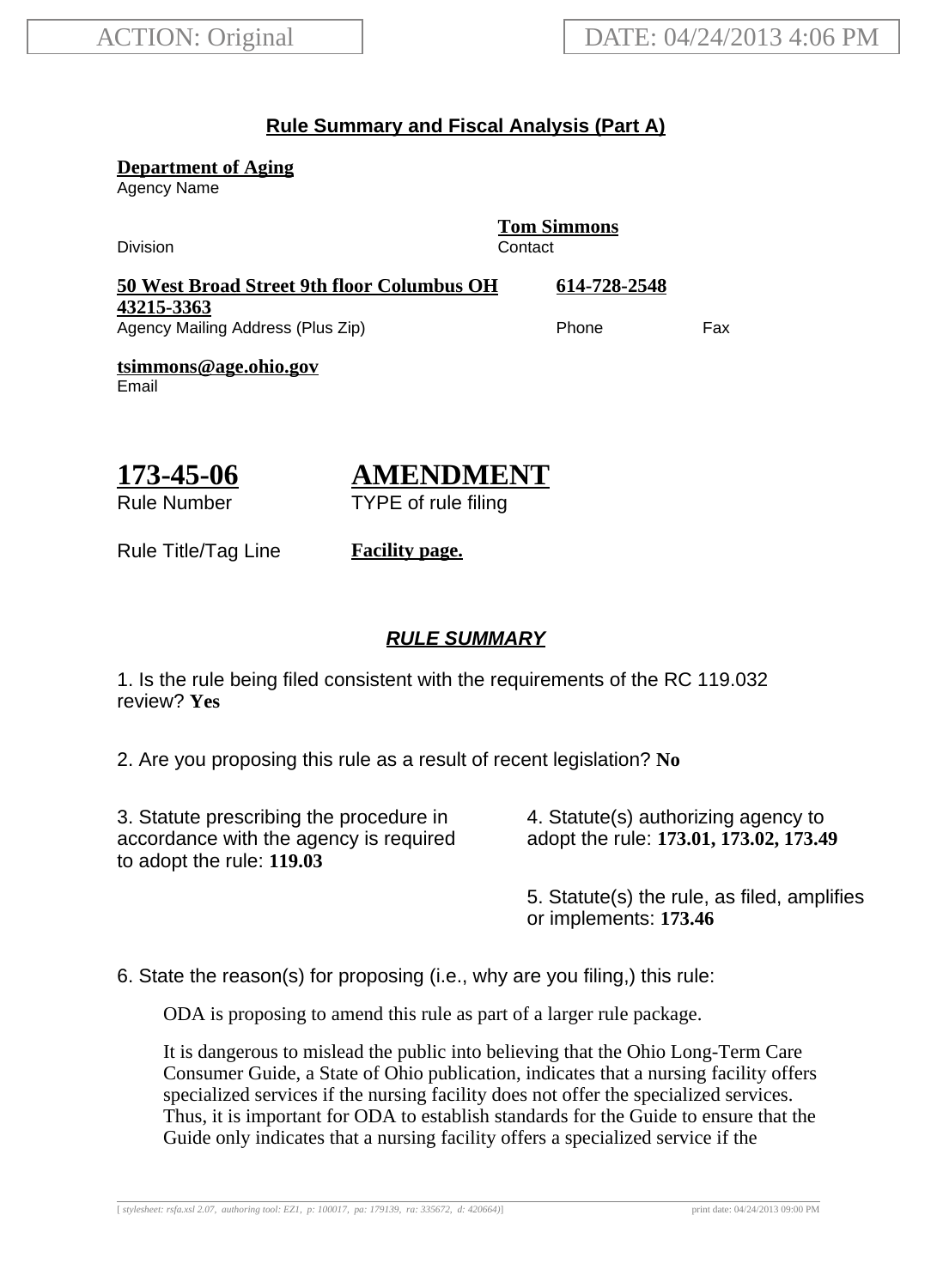nursing facility does, in fact, offer that service. Ohioans search through the Guide to find nursing facilities that specialize in the services they, or their loved ones, need. Ensuring the veracity of this Guide could prevent a consumer with a specific healthcare need from entering a nursing facility that is willing to serve the consumer, but does offer a specialized service that corresponds to the consumer's specific healthcare need.

As a minor part of this rule project, ODA is proposing to amend rule 173-45-06 of the Administrative Code.

7. If the rule is an AMENDMENT, then summarize the changes and the content of the proposed rule; If the rule type is RESCISSION, NEW or NO CHANGE, then summarize the content of the rule:

Rule 173-45-06 of the Administrative Code lists the thirteen types of content that the Guide will publish about each facility. ODA is proposing to amend the rule to delete paragraph  $(A)(6)$  of the rule, which says the Guide will publish information about waivers of space and occupancy requirements (aka, the Life-Safety Code) the facility has received from the Ohio Department of Health. Because the Guide doesn't publish information about citations against the Life-Safety Code, it doesn't seem on-the-level for the Guide to publish information about waivers from the Life-Safety Code.

ODA would also replace "life sustaining care" with "life-sustaining care" in paragraph  $(A)(9)$  of the rule.

8. If the rule incorporates a text or other material by reference and the agency claims the incorporation by reference is exempt from compliance with sections 121.71 to 121.74 of the Revised Code because the text or other material is **generally available** to persons who reasonably can be expected to be affected by the rule, provide an explanation of how the text or other material is generally available to those persons:

*This response left blank because filer specified online that the rule does not incorporate a text or other material by reference.*

9. If the rule incorporates a text or other material by reference, and it was **infeasible** for the agency to file the text or other material electronically, provide an explanation of why filing the text or other material electronically was infeasible:

*This response left blank because filer specified online that the rule does not incorporate a text or other material by reference.*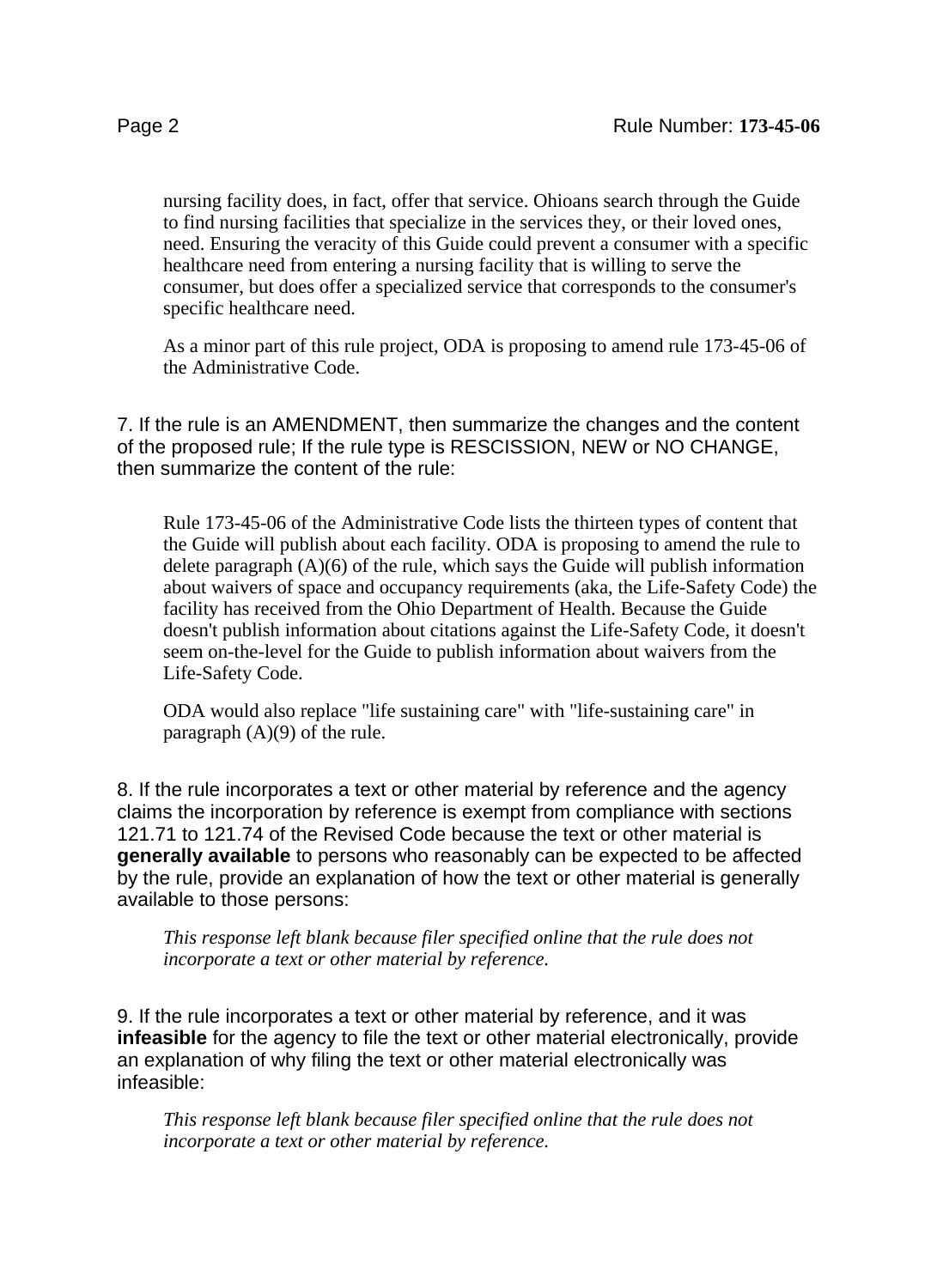10. If the rule is being **rescinded** and incorporates a text or other material by reference, and it was **infeasible** for the agency to file the text or other material, provide an explanation of why filing the text or other material was infeasible:

*Not Applicable.*

11. If **revising** or **refiling** this rule, identify changes made from the previously filed version of this rule; if none, please state so. If applicable, indicate each specific paragraph of the rule that has been modified:

*Not Applicable.*

#### 12. 119.032 Rule Review Date: **4/24/2013**

(If the rule is not exempt and you answered NO to question No. 1, provide the scheduled review date. If you answered YES to No. 1, the review date for this rule is the filing date.)

NOTE: If the rule is not exempt at the time of final filing, two dates are required: the current review date plus a date not to exceed 5 years from the effective date for Amended rules or a date not to exceed 5 years from the review date for No Change rules.

## **FISCAL ANALYSIS**

13. Estimate the total amount by which this proposed rule would **increase / decrease** either **revenues / expenditures** for the agency during the current biennium (in dollars): Explain the net impact of the proposed changes to the budget of your agency/department.

This will have no impact on revenues or expenditures.

\$0.00

ODA estimates that the biennial budget that the Ohio General Assembly established for ODA in H.B.153 (129th G.A.) and modified in H.B.487 (129th G.A.) would not be impacted by ODA's proposed amendments to the rule.

14. Identify the appropriation (by line item etc.) that authorizes each expenditure necessitated by the proposed rule:

5K90-490-613 Long-Term Care Consumer Guide.